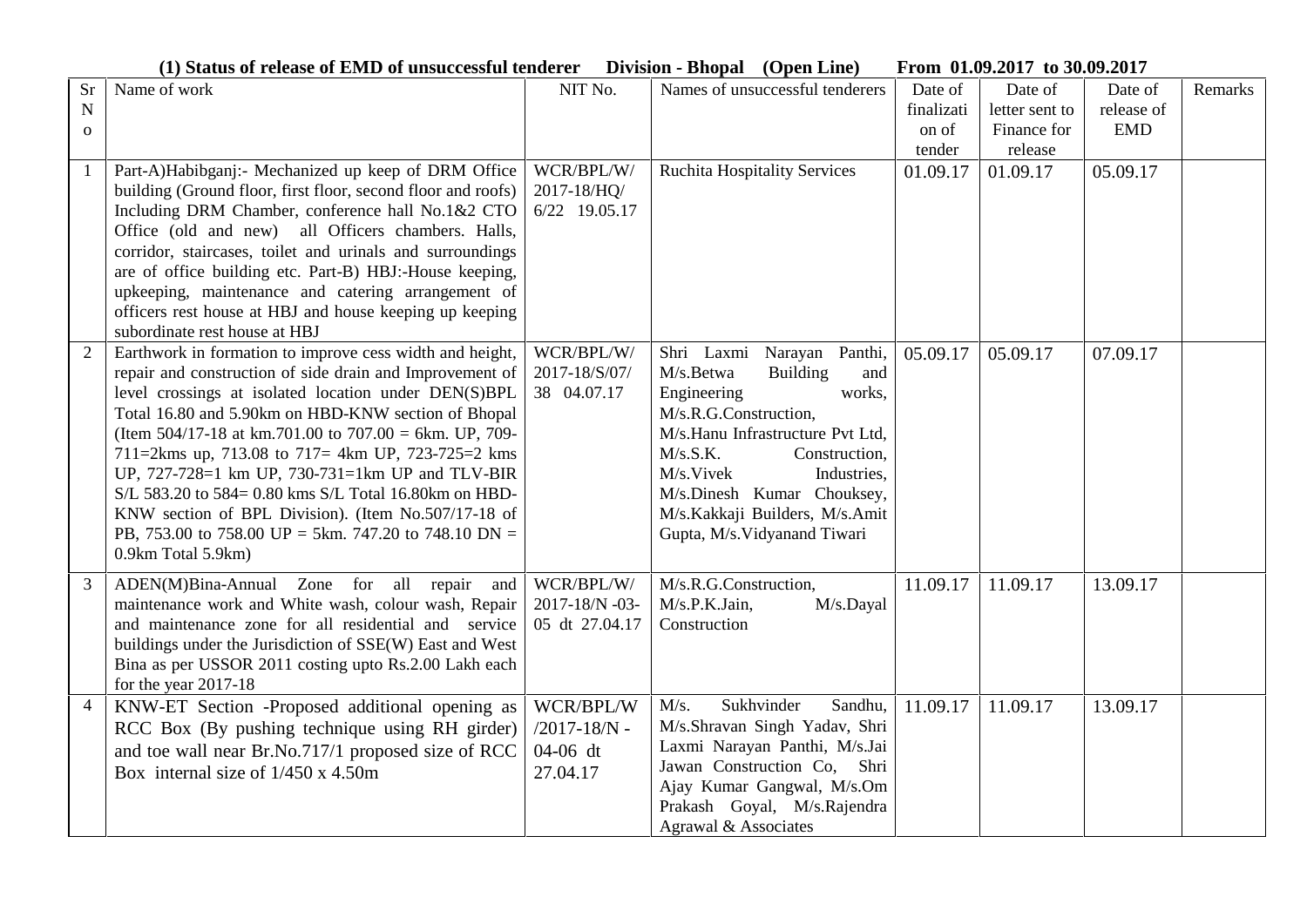|                                | $2 -$                                                                                                                                                                                                                                                                                                                                                                                        |                                                   |                                                                                                                                                                                                                                                                            |                                          |                                                     |                                     |         |  |
|--------------------------------|----------------------------------------------------------------------------------------------------------------------------------------------------------------------------------------------------------------------------------------------------------------------------------------------------------------------------------------------------------------------------------------------|---------------------------------------------------|----------------------------------------------------------------------------------------------------------------------------------------------------------------------------------------------------------------------------------------------------------------------------|------------------------------------------|-----------------------------------------------------|-------------------------------------|---------|--|
| <b>Sr</b><br>N<br>$\mathbf{O}$ | Name of work                                                                                                                                                                                                                                                                                                                                                                                 | NIT No.                                           | Names<br>of<br>unsuccessful<br>tenderers                                                                                                                                                                                                                                   | Date of<br>finalizati<br>on of<br>tender | Date of<br>letter sent<br>to Finance<br>for release | Date of<br>release of<br><b>EMD</b> | Remarks |  |
| 5                              | Heavy repairs to drain, septic tank and water tank in<br>staff quarters central TRS colony new yard Itarsi                                                                                                                                                                                                                                                                                   | WCR/BPL/W/<br>$2017 -$<br>18/HQ/10/40<br>04.07.17 | Lucky Fabricators,<br>M/s.Neeraj<br><b>Traders</b>                                                                                                                                                                                                                         | 13.09.17                                 | 13.09.17                                            | 15.09.17                            |         |  |
| 6                              | KNW-ET section- Proposed additional opening as<br>RCC Box (By pushing technique using RH girder)<br>toe wall near bridge No.722/1 proposed size of RCC<br>box internal size of $1/450$ x4.50m                                                                                                                                                                                                | WCR/BPL/W/<br>2017-18/S/10<br>/44 11.07.17        | Shri Laxmi Narayan Panthi, 21.09.17<br>M/s.Om Prakash Goyal, M/s.<br>Sukhvinder Sandhu, M/s.Jai<br>Construction<br>Jawan<br>Co.<br>Singh<br>M/s.Shravan<br>Yadav,<br>M/s.Om Prakash Menghani,<br>Shri Ajay Kumar Gangwal,<br>M/s.Rajendra<br>Agrawal<br>$\&$<br>Associates |                                          | 21.09.17                                            | 22.09.17                            |         |  |
| $\tau$                         | ADEN(W)BPL-<br>White<br>wash,<br>colour<br>wash,<br>distempering, painting and all ordinary Repair and<br>maintenance zone for all residential and service<br>buildings under the Jurisdiction of SSE(W)(ML)BPL<br>between HBD to SUW station excl. NSZ, BPL, HBJ<br>area from km.762.50 to 855.00 as per USSOR 2011<br>costing upto Rs.2.00 Lakh each for the year 2017-18<br>(Bhopal Zone) | WCR/BPL/W/<br>2017-<br>18/C.05/30<br>13.06.17     | Shri Shahid Jamal Siddiqui,<br>Shri Laxmi Narayan Panthi,<br>Shri Amit Gupta                                                                                                                                                                                               | 25.09.17                                 | 25.09.17                                            | 26.09.17                            |         |  |
| 8                              | ADEN(W)BHS- White wash, colour wash, painting<br>and all ordinary Repair and maintenance zone for all<br>residential and<br>service buildings under the<br>Jurisdiction of SSE(W)BHS as per USSOR 2011<br>costing upto Rs.2.00 Lakh each for the year 2017-18<br>(Vidisha Zone)                                                                                                              | WCR/BPL/W/<br>2017-<br>18/C.04/29<br>13.06.17     | M/s.Dayal Construction, M/s.<br>Sanchi Engineering Associates                                                                                                                                                                                                              | 25.09.17                                 | 25.09.17                                            | 26.09.17                            |         |  |
| 9                              | Improvement of formation by cess widening/repairs<br>to embankment, construction of side drain and repair<br>to road surface with other miscellaneous and civil<br>work under ADEN(M)BPL                                                                                                                                                                                                     | WCR/BPL/W/<br>2017-<br>18/C/08/41<br>07.07.17     | M/s.New<br>Bombay<br>Construction, M/s.Om Prakash<br>Menghani                                                                                                                                                                                                              | 25.09.17                                 | 25.09.17                                            | 26.09.17                            |         |  |